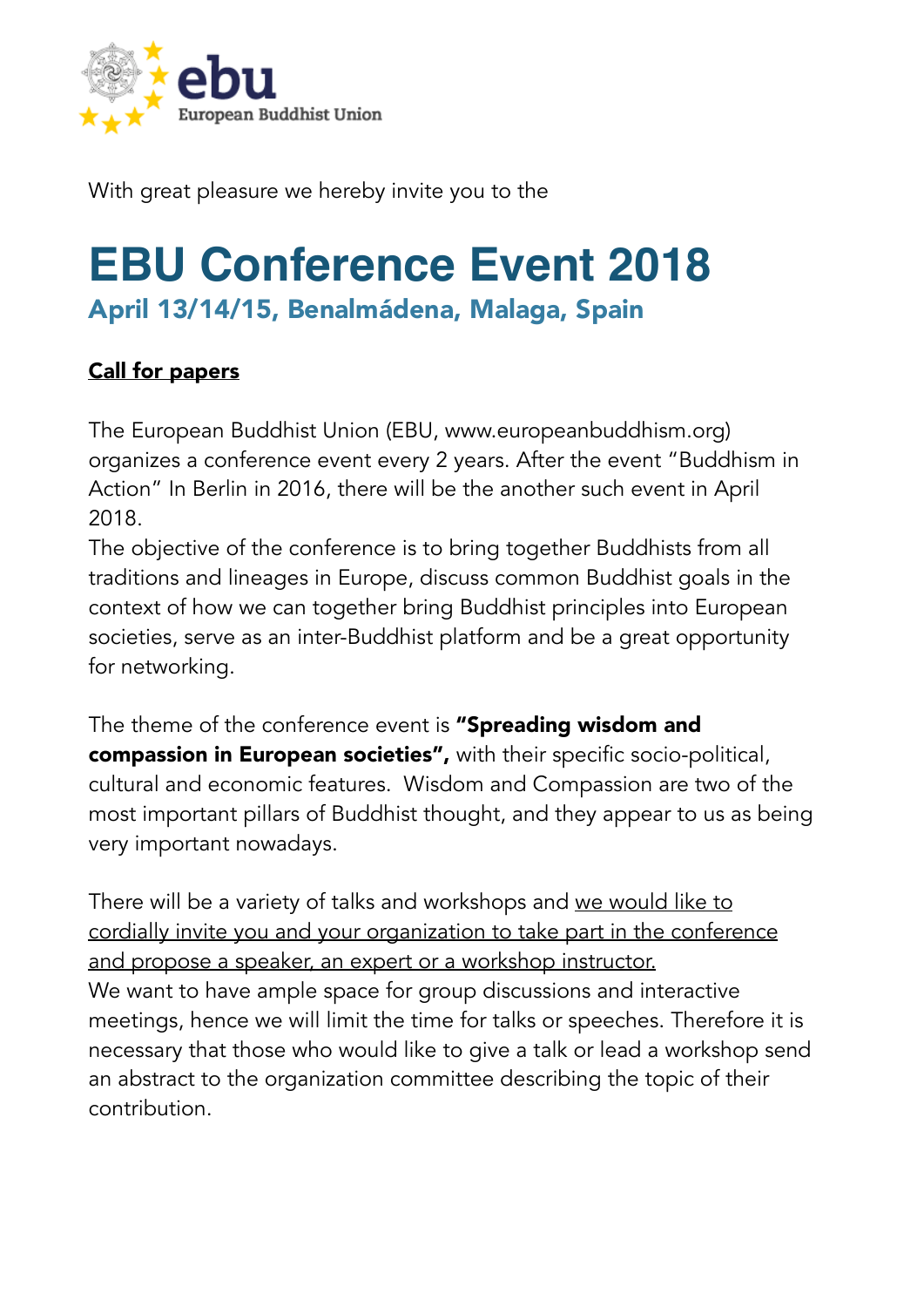This is not an academic event, and it is not necessary to provide a written paper, if you prefer to rather speak freely. However, if you would prefer to submit a paper after being accepted, it is welcome.

The abstract should contain the specific topic you intend to talk about, an overview of the talk and a short biography of the speaker or expert. We intend to publish papers which are provided to us as a book after the conference. There will be also the possibility for an audience to view the talks via video streaming, after the conference.

Guideline for speakers, experts and workshop instructors: The deadline to submit your abstracts is October 31<sup>st</sup>, 2017. Speakers, experts and instructors should submit an abstract of no longer than 250 words per e-mail to [ron.eichhorn@europeanbuddhism.org](mailto:ron.eichhorn@europeanbuddhism.org)

Talks should not exceed a maximum of 20 minutes. We will allow for additional time to permit questions and answers. Workshops can be scheduled up to 90 minutes, with 60 minutes being the standard timeframe.

Important dates:

- Deadline for submission: October 31<sup>st</sup>, 2017
- Notification of acceptance: November 15<sup>th</sup>, 2017
- Registration for participation in the Conference as a regular participant will be possible from October 31<sup>st</sup>, 2017

Speakers, experts and workshop instructors will be reimbursed for their travel and accommodation up to an amount of €500.-

General Chair of the organization committee: Ron Eichhorn General Co-Chair: Ricardo Guerrero

Information on the location:

The venue of the Conference is the Enlightenment Stupa at Benalmadena, <http://www.stupabenalmadena.org>

The stupa is close to Malaga, which is convenient to be reached by airplane or train.